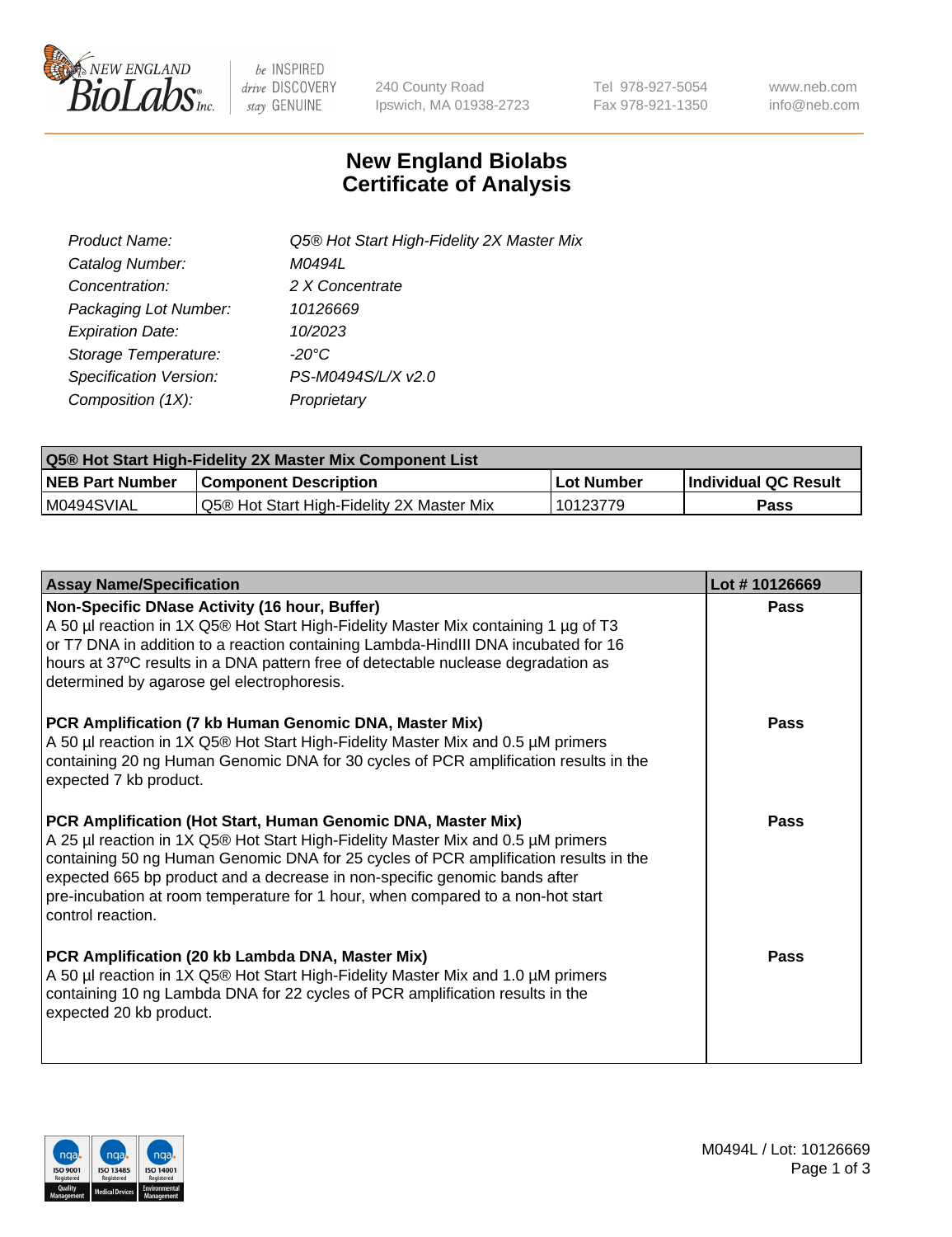

be INSPIRED drive DISCOVERY stay GENUINE

240 County Road Ipswich, MA 01938-2723 Tel 978-927-5054 Fax 978-921-1350

www.neb.com info@neb.com

| <b>Assay Name/Specification</b>                                                                                                                                                                                                                                                                                                                                                                                                         | Lot #10126669 |
|-----------------------------------------------------------------------------------------------------------------------------------------------------------------------------------------------------------------------------------------------------------------------------------------------------------------------------------------------------------------------------------------------------------------------------------------|---------------|
| <b>Endonuclease Activity (Nicking, Polymerase, dNTP)</b><br>A 50 µl reaction in NEBuffer 2 in the presence of 400 µM dNTPs containing 1 µg of<br>supercoiled pUC19 DNA and a minimum of 10 units of Q5® High-Fidelity DNA Polymerase<br>incubated for 4 hours at 37°C results in <10% conversion to the nicked form as<br>determined by agarose gel electrophoresis.                                                                    | Pass          |
| <b>Phosphatase Activity (pNPP)</b><br>A 200 µl reaction in 1M Diethanolamine, pH 9.8, 0.5 mM MgCl2 containing 2.5 mM<br>p-Nitrophenyl Phosphate (pNPP) and a minimum of 100 units of Q5® High-Fidelity DNA<br>Polymerase incubated for 4 hours at 37°C yields <0.0001 unit of alkaline phosphatase<br>activity as determined by spectrophotometric analysis.                                                                            | <b>Pass</b>   |
| <b>Protein Purity Assay (SDS-PAGE)</b><br>Q5® High-Fidelity DNA Polymerase is ≥ 95% pure as determined by SDS-PAGE analysis<br>using Coomassie Blue detection.                                                                                                                                                                                                                                                                          | Pass          |
| <b>RNase Activity (Extended Digestion)</b><br>A 10 µl reaction in NEBuffer 4 containing 40 ng of a 300 base single-stranded RNA<br>and a minimum of 1 µl of Q5® Hot Start High-Fidelity 2X Master Mix is incubated at<br>37°C. After incubation for 4 hours, >90% of the substrate RNA remains intact as<br>determined by gel electrophoresis using fluorescent detection.                                                              | Pass          |
| <b>qPCR DNA Contamination (E. coli Genomic)</b><br>A minimum of 2 units of Q5® High-Fidelity DNA Polymerase is screened for the<br>presence of E. coli genomic DNA using SYBR® Green qPCR with primers specific for the<br>E. coli 16S rRNA locus. Results are quantified using a standard curve generated from<br>purified E. coli genomic DNA. The measured level of E. coli genomic DNA<br>contamination is $\leq 1$ E. coli genome. | Pass          |

This product has been tested and shown to be in compliance with all specifications.

One or more products referenced in this document may be covered by a 3rd-party trademark. Please visit <www.neb.com/trademarks>for additional information.